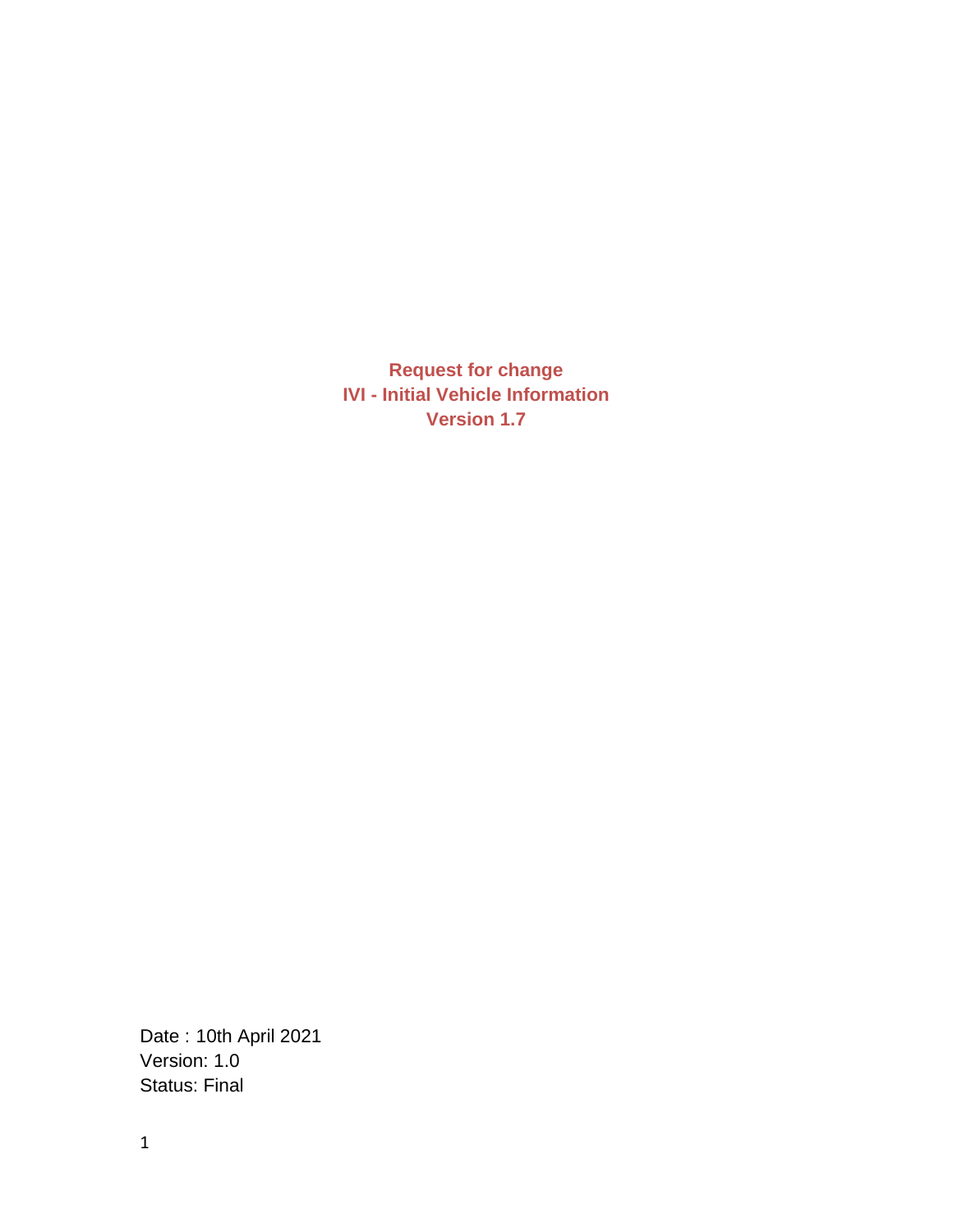### **Content**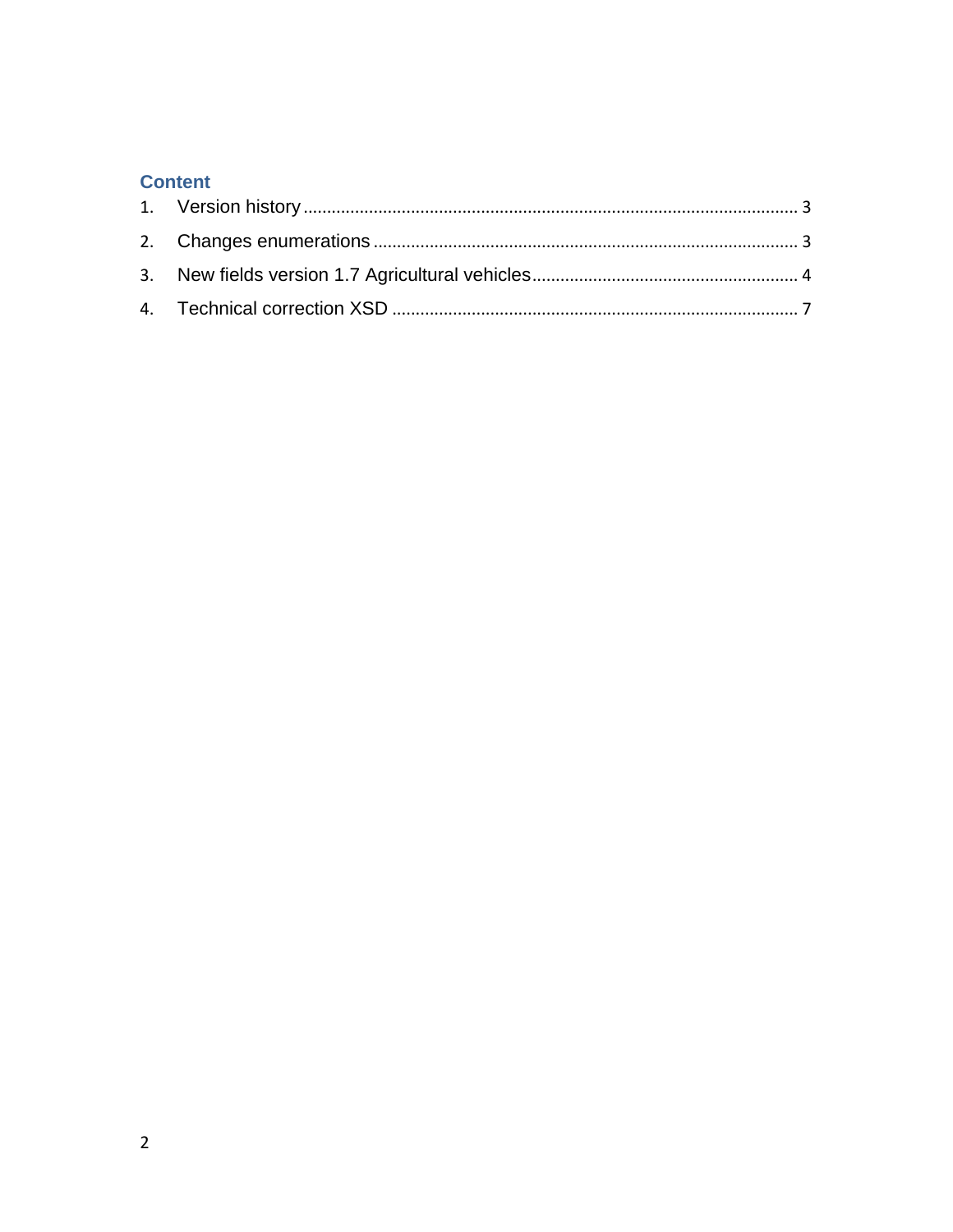# <span id="page-2-0"></span>**1. Version history**

| Date                 | Version   Status |       | Comments                                           |
|----------------------|------------------|-------|----------------------------------------------------|
| 23th March 2021      |                  | Draft | Initial version                                    |
| $10^{th}$ April 2021 | 1.0              | Final | Agreement EREG meeting 26 <sup>th</sup> MArch 2021 |

## <span id="page-2-1"></span>**2. Changes enumerations**

| <b>Field</b>    |                | <b>LocationOfTheVINCode</b>                |
|-----------------|----------------|--------------------------------------------|
| Add enumeration | D <sub>3</sub> | Right side windscreen base/cowl louvre     |
|                 | D <sub>4</sub> | R. cross memb, in front of coupl. point    |
|                 | D <sub>5</sub> | Right cross member, at coupling point      |
|                 | D <sub>6</sub> | R. cross member, behind coupling point     |
|                 | D7             | R. cross member, in front of axle group    |
|                 | D <sub>8</sub> | Right cross member, at axle group          |
|                 | D <sub>9</sub> | Right cross member, behind axle group      |
|                 | E1             | Right side member, front                   |
|                 | E <sub>2</sub> | Right side member, rear                    |
|                 | E <sub>3</sub> | R. side member, in front of coupl.point    |
|                 | E4             | Right side member, at coupling point       |
|                 | E <sub>5</sub> | R. side member, behind coupling point      |
|                 | E <sub>6</sub> | R. side member, in front of axle group     |
|                 | E7             | Right side member, at axle group           |
|                 | E8             | Right side member, behind axle group       |
|                 | E9             | R. side member, in front of front axle     |
|                 | F1             | Right side member, at front axle           |
|                 | F <sub>2</sub> | Right side member, behind front axle       |
|                 | F <sub>3</sub> | R. side member, in front of rear axle      |
|                 | F4             | Right side member, at rear axle            |
|                 | F5             | Right side member, behind rear axle        |
|                 | F <sub>6</sub> | front at water gutter                      |
|                 | F7             | On the left hand of front cross member     |
|                 | F8             | On the frame side member, front left       |
|                 | F <sub>9</sub> | On left side member                        |
|                 | G <sub>1</sub> | Left side cross member                     |
|                 | G <sub>2</sub> | Drawbar                                    |
|                 | G <sub>3</sub> | Forked drawbar                             |
|                 | G <sub>4</sub> | Right cross member, in front of front axle |
|                 | G <sub>5</sub> | Right side member, behind second axle      |

| <b>Field</b> | FuelCode                     |
|--------------|------------------------------|
| FuelCode     | $27 = XTL$ (paraffinic fuel) |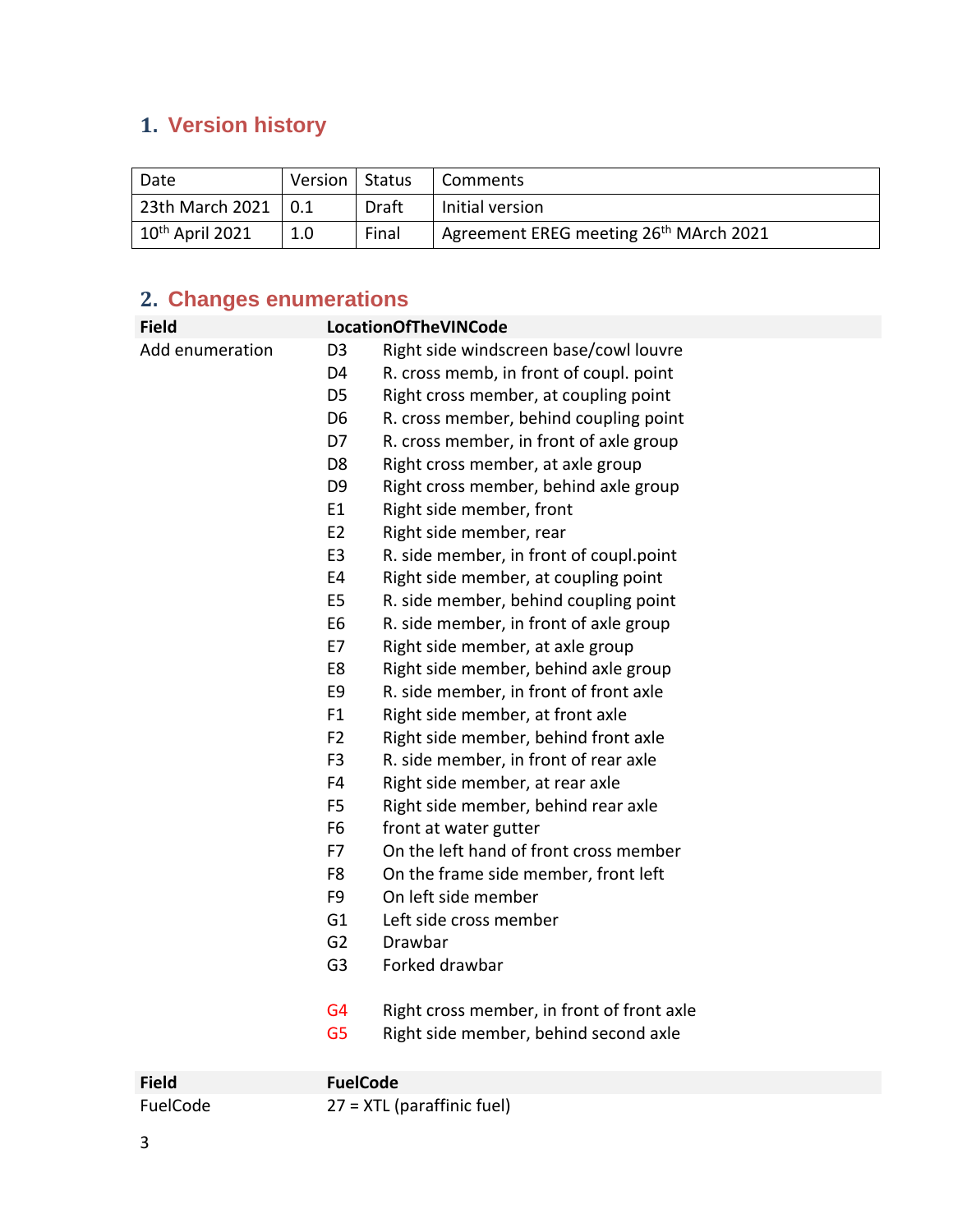| <b>Field</b>                           | ExhaustEmissionLevelEuro                                          |
|----------------------------------------|-------------------------------------------------------------------|
| ExhaustEmissionLevelE Euro VI E<br>uro |                                                                   |
| <b>Field</b>                           | <b>TrailerBrakeConnectionsCode</b>                                |
| <b>TrailerBrakeConnectio</b><br>nsCode | <b>INE</b><br>= Inertia                                           |
| <b>Field</b>                           | <b>BrakingTypePrincipalCode</b>                                   |
| BrakingTypePrincipalC<br>ode           | <b>PNE - Pneumatic</b><br>HDA - Hydraulic                         |
| <b>Field</b>                           | TrailerBrakeConnectTypeCode                                       |
| TrailerBrakeConnectTy NON<br>peCode    | $=$ None                                                          |
| Field                                  | LocOfTheStatutoryPlatesCode                                       |
| LocOfTheStatutoryPlat                  | Right cross member<br>F4                                          |
| esCode                                 | Left cross member<br>F5                                           |
|                                        | At the right side of centre console<br>F <sub>6</sub>             |
|                                        | At the right side of the seat console passenger side<br>F7        |
|                                        | At the front of the seat console passenger side<br>F <sub>8</sub> |

- F9 On top of the seat console passenger side
- G1 On front of left B-pillar
- G2 Behind the driver seat

## <span id="page-3-0"></span>**3. New fields version 1.7 Agricultural vehicles**

| <b>Field</b>        | ElectricalControlLineInd |
|---------------------|--------------------------|
| <b>XSD Grouping</b> | Body, CocDataGroup       |
| Format              | $A-N1$                   |
| <b>XML Format</b>   | string                   |
| Value collection    | Y, N                     |
| Description         | Electrical control line  |
|                     | 2018/986: 43.7.5.        |
|                     | Values:                  |
|                     | $Y = Yes$                |
|                     | $N = No$                 |
|                     |                          |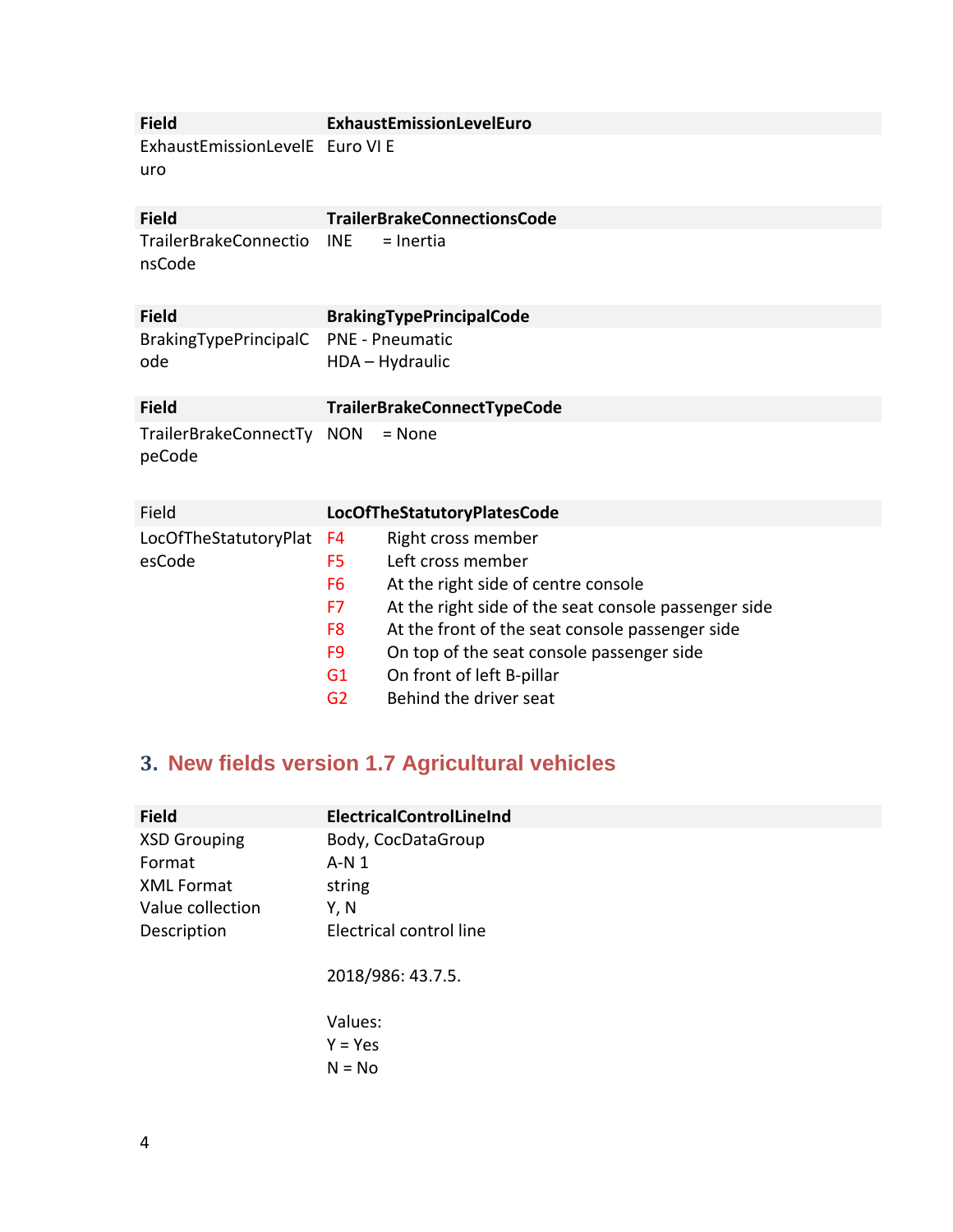| <b>Field</b>        | CategorySubCatEngine                                                                                              |
|---------------------|-------------------------------------------------------------------------------------------------------------------|
| <b>XSD Grouping</b> | Body, CocDataGroup, EngineTable, EngineGroup                                                                      |
| Format              | AN-15                                                                                                             |
| <b>XML Format</b>   | string                                                                                                            |
| Value collection    | Sub-category                                                                                                      |
|                     | NRE-v-1                                                                                                           |
|                     | Non-road machinery compression ignition type engine with variable                                                 |
|                     | speed and a maximum net power range: $0 < P < 8$ kW<br>NRE-v-2                                                    |
|                     | Non-road machinery compression ignition type engine with variable                                                 |
|                     | speed and a maximum net power range: $8 \le P < 19$ kW<br>NRE-v-3                                                 |
|                     | Non-road machinery compression ignition type engine with variable                                                 |
|                     | speed and a maximum net power range: $19 \le P < 37$ kW<br>NRE-v-4                                                |
|                     | Non-road machinery compression ignition type engine with variable                                                 |
|                     | speed and a maximum net power range: $37 \le P < 56$ kW<br>NRE-v-5                                                |
|                     | Non-road machinery engine with variable speed and a maximum net                                                   |
|                     | power range: $56 \leq P < 130$ kW                                                                                 |
|                     | NRE-v-6                                                                                                           |
|                     | Non-road machinery engine with variable speed and a maximum net<br>power range: $130 \le P \le 560$ kW<br>NRE-v-7 |
|                     | Non-road machinery engine with variable speed and a maximum net                                                   |
|                     | power range: P > 560 kW<br>NRE-c-1                                                                                |
|                     | Non-road machinery compression ignition type engine with constant                                                 |
|                     | speed and a rated net power range: $0 < P < 8$ kW<br>NRE-c-2                                                      |
|                     | Non-road machinery compression ignition type engine with constant                                                 |
|                     | speed and a rated net power range: $8 \le P < 19$ kW<br>NRE-c-3                                                   |
|                     | Non-road machinery compression ignition type engine with constant                                                 |
|                     | speed and a rated net power range: $19 \le P < 37$ kW<br>NRE-c-4                                                  |
|                     | Non-road machinery compression ignition type engine with constant                                                 |
|                     | speed and a rated net power range: $37 \le P < 56$ kW<br>NRE-c-5                                                  |
|                     | Non-road machinery engine with constant speed and a rated net power<br>range: $56 \leq P < 130$ kW                |
|                     | NRE-c-6                                                                                                           |
|                     | Non-road machinery engine with constant speed and a rated net power<br>range: 130 ≤ P ≤ 560 kW                    |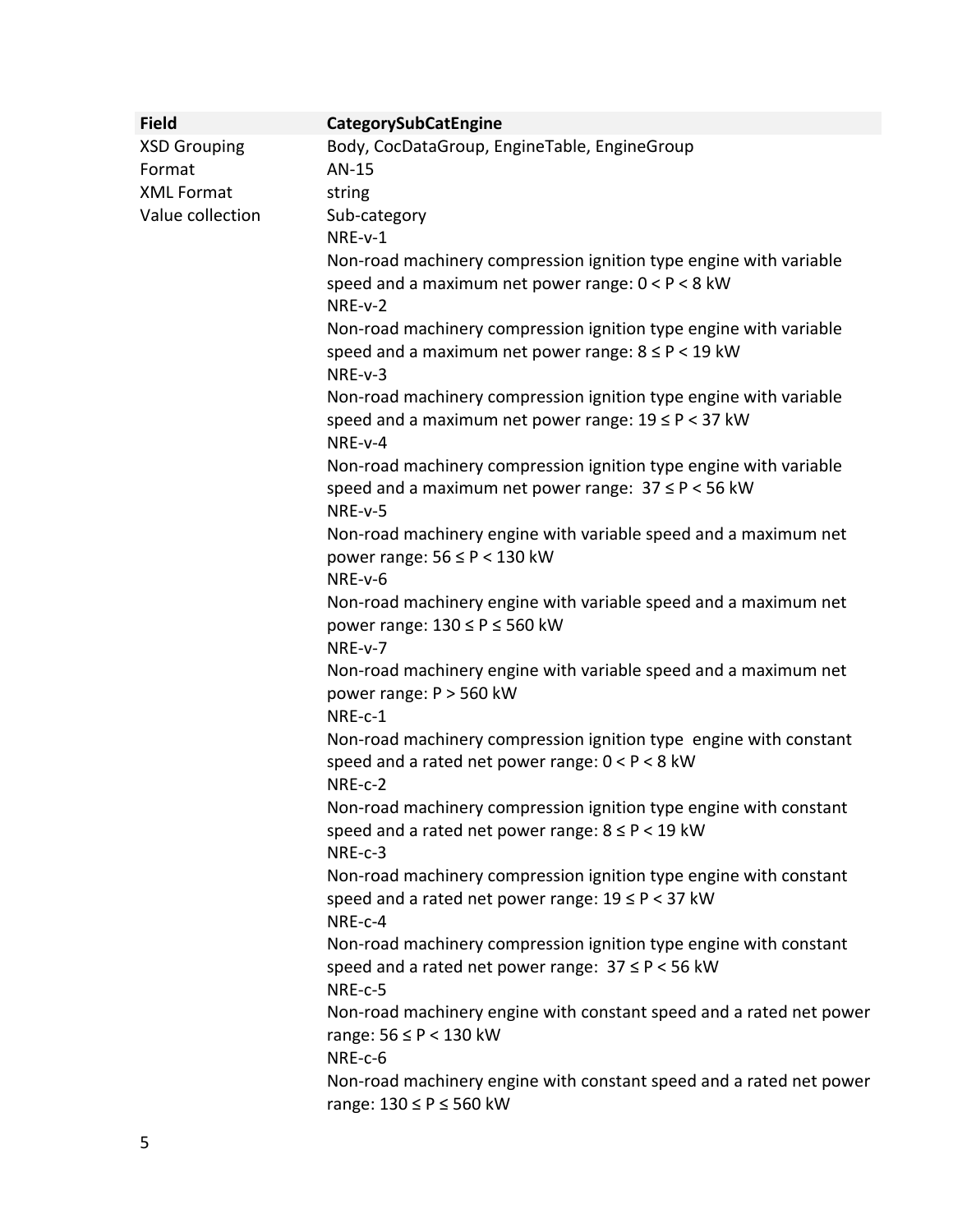|             | NRG-v-1                                                                                                                                                                                                                |
|-------------|------------------------------------------------------------------------------------------------------------------------------------------------------------------------------------------------------------------------|
|             | Non-road machinery engine with variable speed and a maximum net                                                                                                                                                        |
|             | power range: P > 560 kW                                                                                                                                                                                                |
|             | NRG-c-1                                                                                                                                                                                                                |
|             | Non-road machinery engine with constant speed and a rated net power<br>range: $P > 560$ kW                                                                                                                             |
|             | NRS-vr-1a                                                                                                                                                                                                              |
|             | Non-road machinery spark ignition type engine with variable speed<br>$\geq$ 3600 min-1 or constant speed and a maximum net power range:<br>$0 < P < 19$ kW and swept engine volume 80 $\leq$ SV < 225 cm3<br>NRS-vr-1b |
|             | Non-road machinery spark ignition type engine with variable speed<br>$\geq$ 3600 min-1 or constant speed and a maximum net power range:<br>$0 < P < 19$ kW and swept engine volume SV $\geq$ 225 cm3<br>NRS-vi-1a      |
|             | Non-road machinery spark ignition type engine with variable speed<br>< 3600 min-1 and a maximum net power range: $0 < P < 19$ kW and<br>swept engine volume 80 ≤ SV < 225 cm3<br>NRS-vi-1b                             |
|             | Non-road machinery spark ignition type engine with variable speed<br>< 3600 min-1 and a maximum net power range: 0 < P < 19 kW and<br>swept engine volume SV ≥ 225 cm3<br>NRS-v-2a                                     |
|             | Non-road machinery spark ignition type engine with variable speed<br>≥ 3600 min-1 or constant speed and a maximum net power range:<br>$19 \leq P < 30$ kW and swept engine volume SV $\leq 1000$ cm3<br>NRS-v-2b       |
|             | Non-road machinery spark ignition type engine with variable speed<br>$\geq$ 3600 min-1 or constant speed and a maximum net power range:<br>19 ≤ P < 30 kW and swept engine volume SV > 1000 cm3<br>$NRS-v-3$           |
|             | Non-road machinery spark ignition type engine with variable speed<br>$\geq$ 3600 min-1 or constant speed and a maximum net power range:<br>$30 \le P < 56$ kW                                                          |
|             | $ATS-v-1$<br>All terrain vehicle spark ignition type engine with variable or constant<br>speed and a maximum net power range: $P > 0$ kW                                                                               |
| Description | Category and subcategory of the engine<br>2018/986: 6.1.7.                                                                                                                                                             |